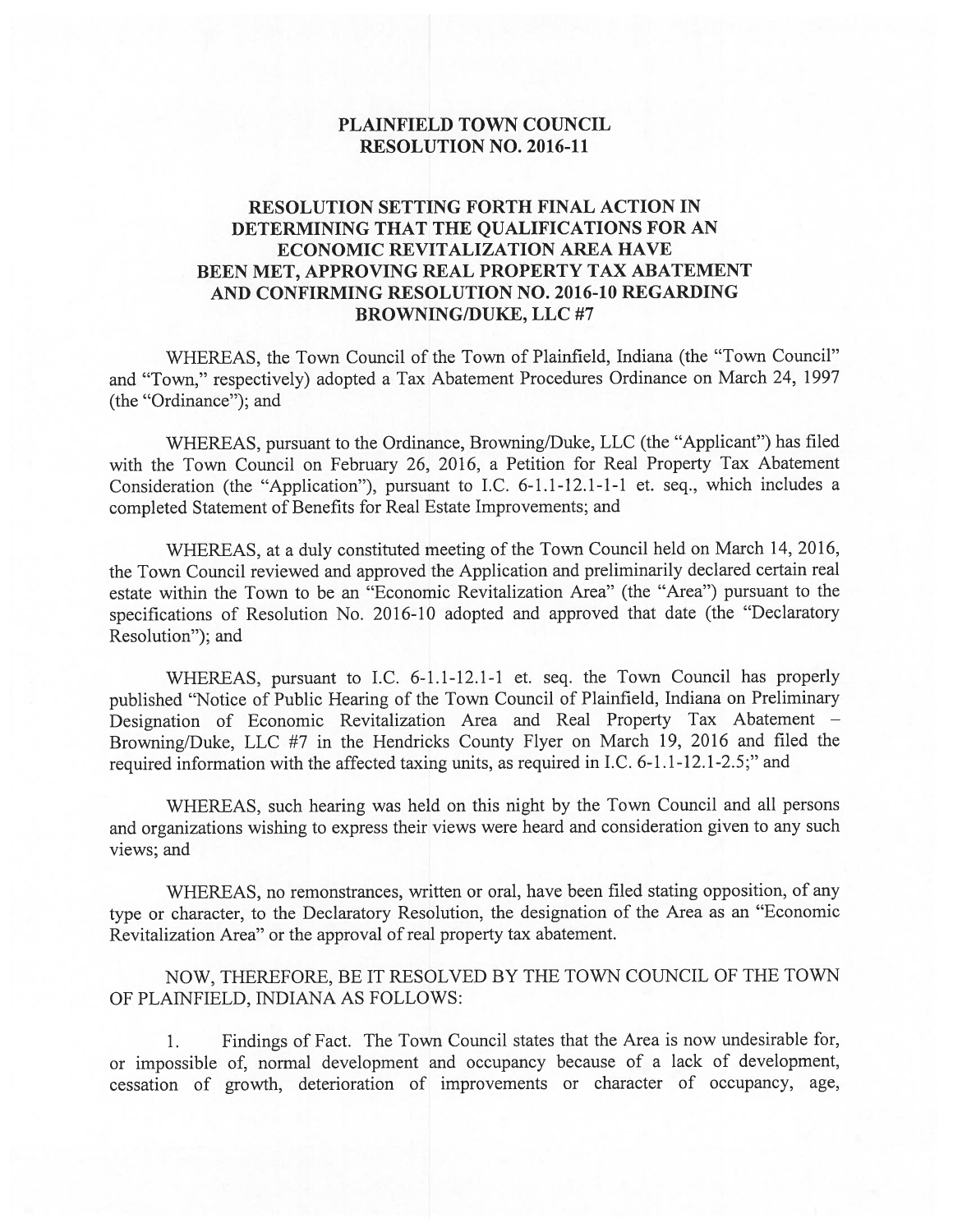obsolescence, substandard buildings or other factors that have impaired value or preven<sup>t</sup> normal development of property. The Town Council hereby finds the following:

- (a) The estimate of the value of the Applicant's project shown in the Application is reasonable;
- (b) The employment numbers shown in the Application, if any, are reasonably expected;
- (c) The salaries related to such employment, if any, are reasonable;
- (d) The benefits to be received from the Applicant's project are sufficient to justify the deduction; and
- (e) That, unless otherwise approved, any abatement for the Area shall have its abatement calculated in accordance with the standard abatement percentages shown on the chart attached as Exhibit <sup>A</sup> to this resolution and shall otherwise be in accordance with the Ordinance.

2. Compliance with the Ordinance and Indiana Law. It is hereby found by the Town Council that the Application complies with the Ordinance and Indiana Code 6.1.1-12.1-3.

3. Confirmation of the Declaratory Resolution. It is hereby declared by the Town Council that the Declaratory Resolution is in all respects hereby confirmed, and it is hereby stated that the qualifications for an economic revitalization area have been met by the Applicant as to the real estate described in Exhibit A of the Declaratory Resolution and real property tax abatement is approve<sup>d</sup> in accordance with the percentages shown for abatement on the attached Exhibit A are approved.

4. Final Action. After legally required public notice, and after public hearing pursuan<sup>t</sup> to such notice, the Town Council hereby takes "final action," as that <sup>p</sup>hrase is defined in I.C. 6-1.1-12.1-1 et. seq., on the date hereof, with regar<sup>d</sup> to designation of the Area, approva<sup>l</sup> of the Application, and the approva<sup>l</sup> of the Declaratory Resolution.

5. Effective Date. This resolution shall be effective immediately upon its passage, subject to any right of appea<sup>l</sup> as provided by Indiana law.

6. Filing with Hendricks County Authorities. Upon the adoption of this resolution, the Clerk-Treasurer of the Town shall cause <sup>a</sup> certified copy of this resolution to be filed with the Hendricks County Assessor and/or such other Hendricks County governmen<sup>t</sup> officials as shall be necessary to make the Applicant eligible to file for real estate tax abatement as to the real property improvements contemplated by the Application heretofore reviewed and approve<sup>d</sup> by the Declaratory Resolution and ratified and confirmed by this resolution.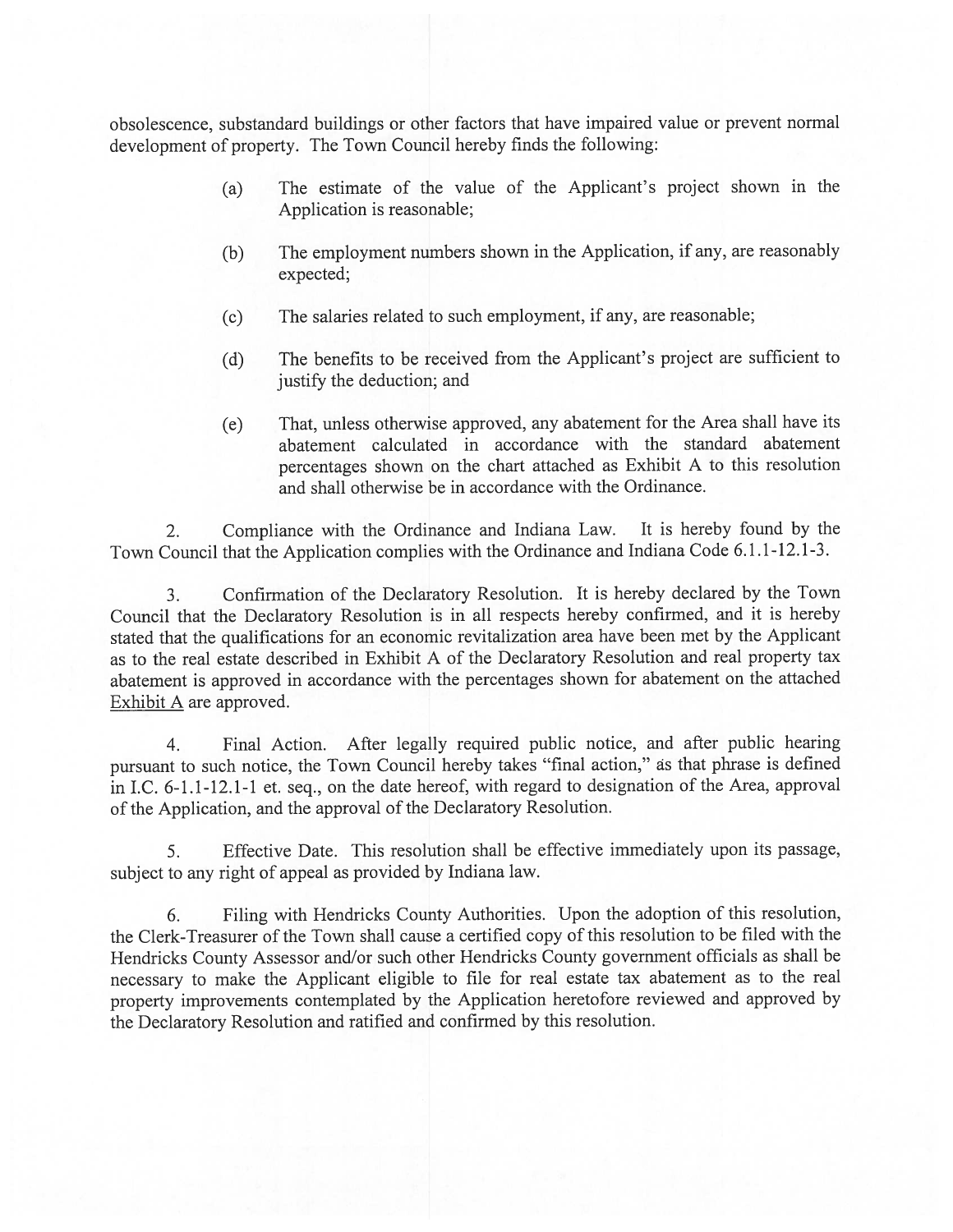Adopted by the Town Council of the Town of Plainfield, Indiana this 28th day of March, 2016.

TOWN COUNCIL, TOWN OF PLAINFIELD HENDRICKS COUNTY, INDIANA

Robin G. Brandgard, President Kolii

Kent McPhail

Till Turks

Bill Kirchoff

Lance K. Angle **Ban Bridge** 

Attested by

Wesley R. Bennett, Clerk-Treasurer of the Town of Plainfield, Indiana